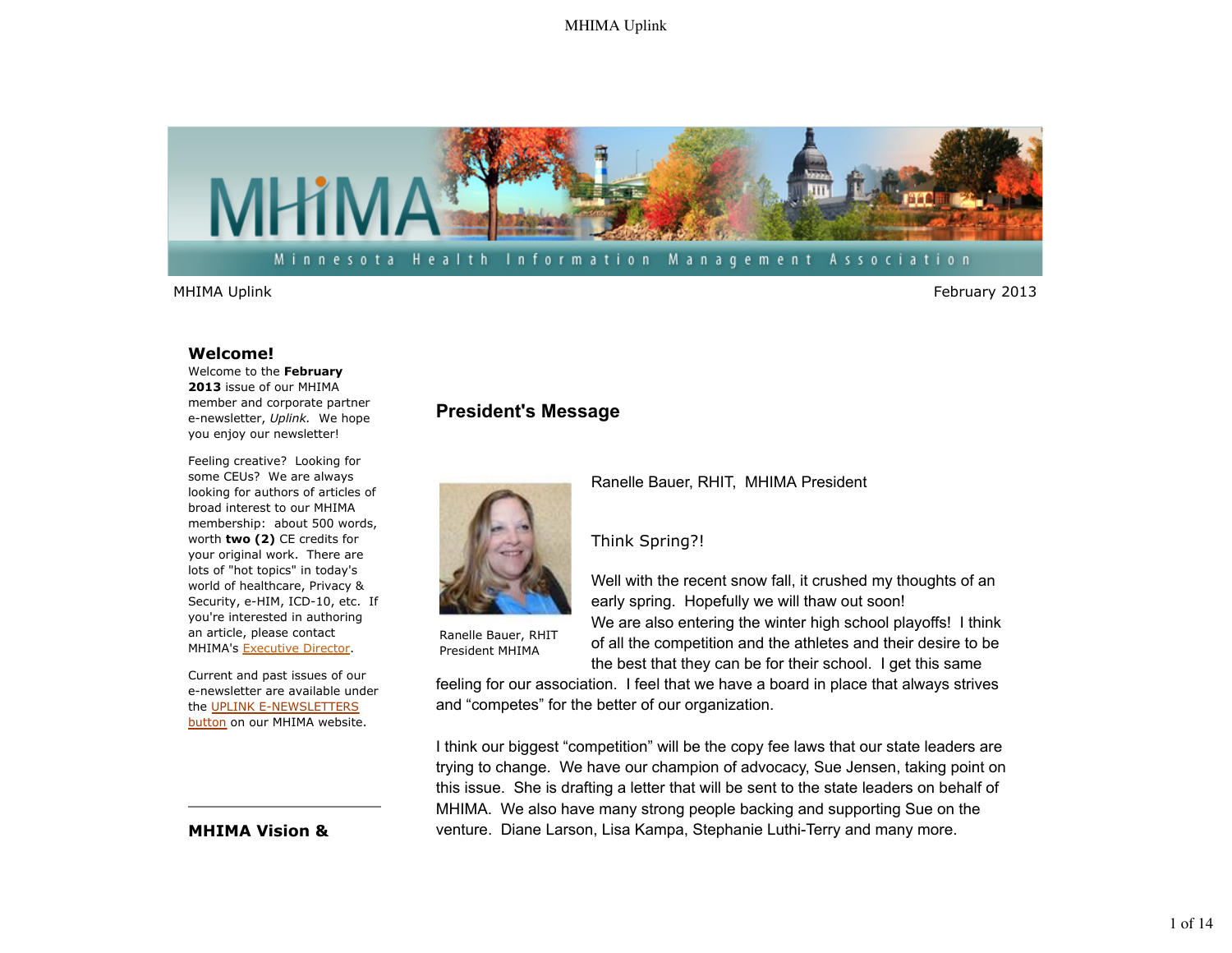### **Mission**



# **Vision:** The Minnesota

Health Information Management Association, together with AHIMA, will set the standard and be the recognized leader in health information management practices, technology, education, research, and advocacy.

#### **Mission:** MHIMA is

committed to the professional development of its members through education, networking, and life-long learning. These commitments promote high quality health information and benefit the public, health care providers, and other clinical data users.

Back to Top

## **MHIMA Member Spotlight**

Greetings from the Marketing and Communications Committee!

# We continue this

month highlighting another of our MHIMA members as a fun and interesting way to get to know our diverse and multitalented group. Want to be in the spotlight? Know someone who should be? Please send names of individuals you would like to know more about, or

Definitely a team effort! Thanks to all that are helping with this issue.

We are also gearing up for Capitol Hill Day in Washington, DC. Sue Jensen, Gina Sanvik, and I will be representing our state. This will be taking place on March 18th & 19<sup>th</sup>

We have one more board meeting before the Annual Meeting taking place on March 22, 2013 at Allina Health. If you are interested in participating, please check out the MHIMA calendar on our website for times.

Then we have our great meeting in April!!!! Hopefully the snow will be melted by then. I know the Annual Meeting committee has a great conference planned. See you there!

Ranelle

Back to Top

# **Message from The College of St. Scholastica, Department of HIIM.**

As you may know, on October 1, 2014, the United States will transition from the International Classification of Diseases version 9 to version 10. This is a massive undertaking and it will have an effect on nearly every health care provider in the country, particularly if they are reimbursed by any payer (private or public).

AHIMA members are required to receive continuing education on ICD-10 to maintain their credential. One course that qualifies towards continuing education, is Anatomy and Physiology.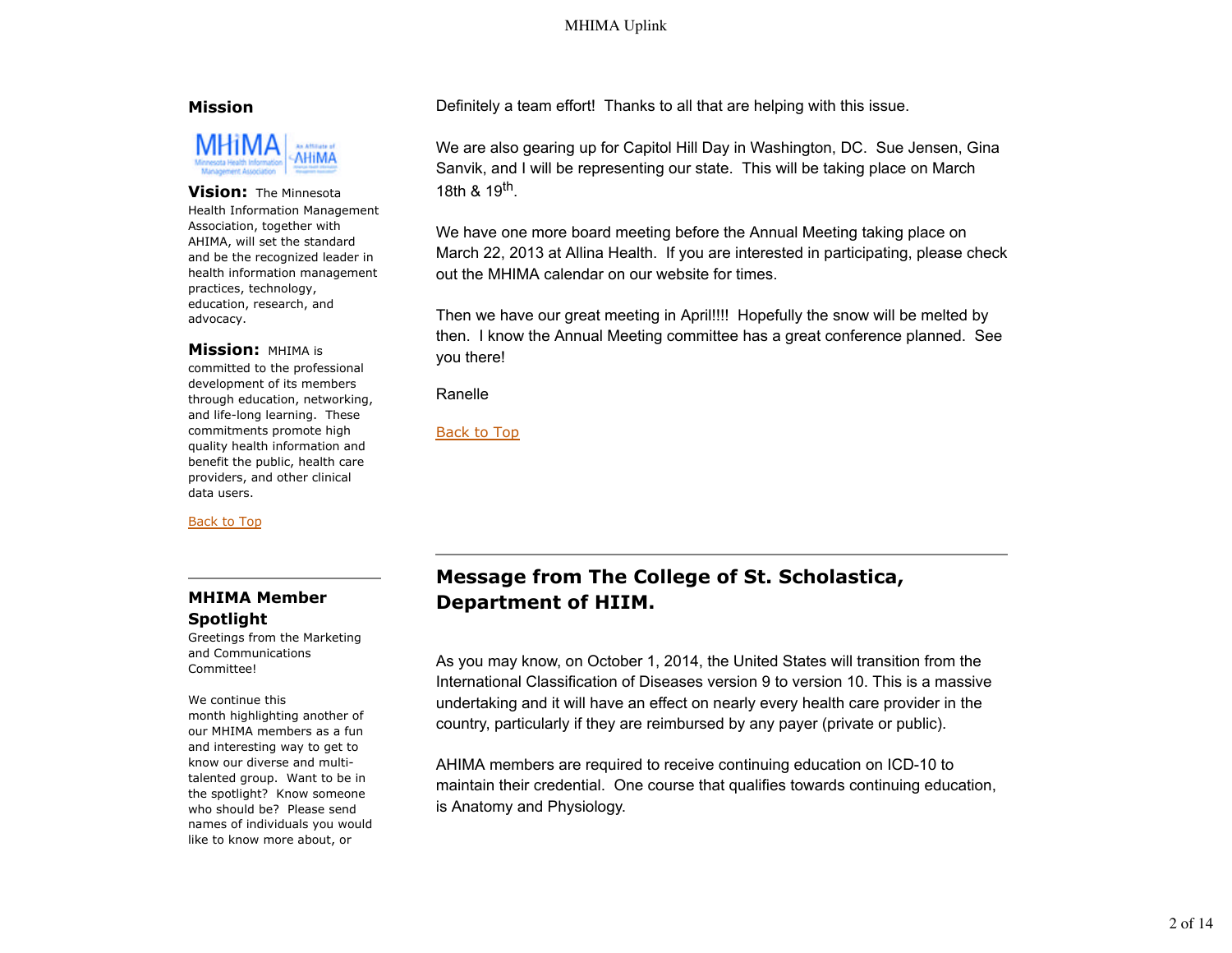volunteer yourself to "be in the spotlight" in our monthly e-newsletter.

Criteria for suggested individuals might be, but is certainly not limited to:

New MHIMA member New to active involvement with MHIMA MHIMA member with an interesting or unique job

Forward your suggested name(s) to Jon Cloutier or Amanda Maas.

Back to Top

# **Updated AHIMA PPE Guide - Professional Practice Experience**

AHIMA recently updated the PPE Guide for Professional Practice Experience. This guide provides comprehensive information and best practices to students, academic faculty, HIM programs, and practitioners on the expectations for the professional practice experience that students undertake during their HIM academic program.

This update includes greater emphasis on distance education programs and examples of possible sites and project work in non-traditional HIM settings. In addition, the guide contains

The College of St. Scholastica is partnering with MHIMA, and offering a Massive Open Online Course (MOOC) to current members at no cost. The course, Introduction to Anatomy and Physiology by Dr. Gerald Cizadlo, begins February 18, and registration is open until March 2. The course needs to be fully completed by April 30, 2013.

This program has been approved for 12 continuing education unit(s) for use in fulfilling the continuing education requirements of the American Health Information Management Association (AHIMA).

Please take advantage of the opportunity to experience a MOOC first-hand and receive 12 CEUs at no charge. Register here: http://go.css.edu/learn.

#### Back to Top



# **Registration is Now Open for 2013 Annual Meeting at Grand Casino Hotel in Hinckley, Minnesota!**

Registration is now open for MHIMA's 2013 Annual Meeting scheduled for April 24 -26, 2013 at the Grand Casino Hotel in Hinckley, Minnesota. The

Annual Meeting Committee is working hard on the plans to make this an exciting meeting you won't want to miss! Heather Hodgson, RHIA and Katie O'Hearn, RHIA, CCS-P are heading up the committee this year as Co-Chairs, with assistance by Past Co-Chairs, Jen Callendar, RHIA and Brielle Wolf, RHIA.

The theme for this year's annual meeting is HIM:Champions of Change.

We are fortunate this year to have Kathyryn DeVault, RHIA from AHIMA presenting a two-hour session on ICD-10-PCS. You will also find sessions on Anatomy and Physiology of Aging, Health Information Exchange, Clinical Documentaton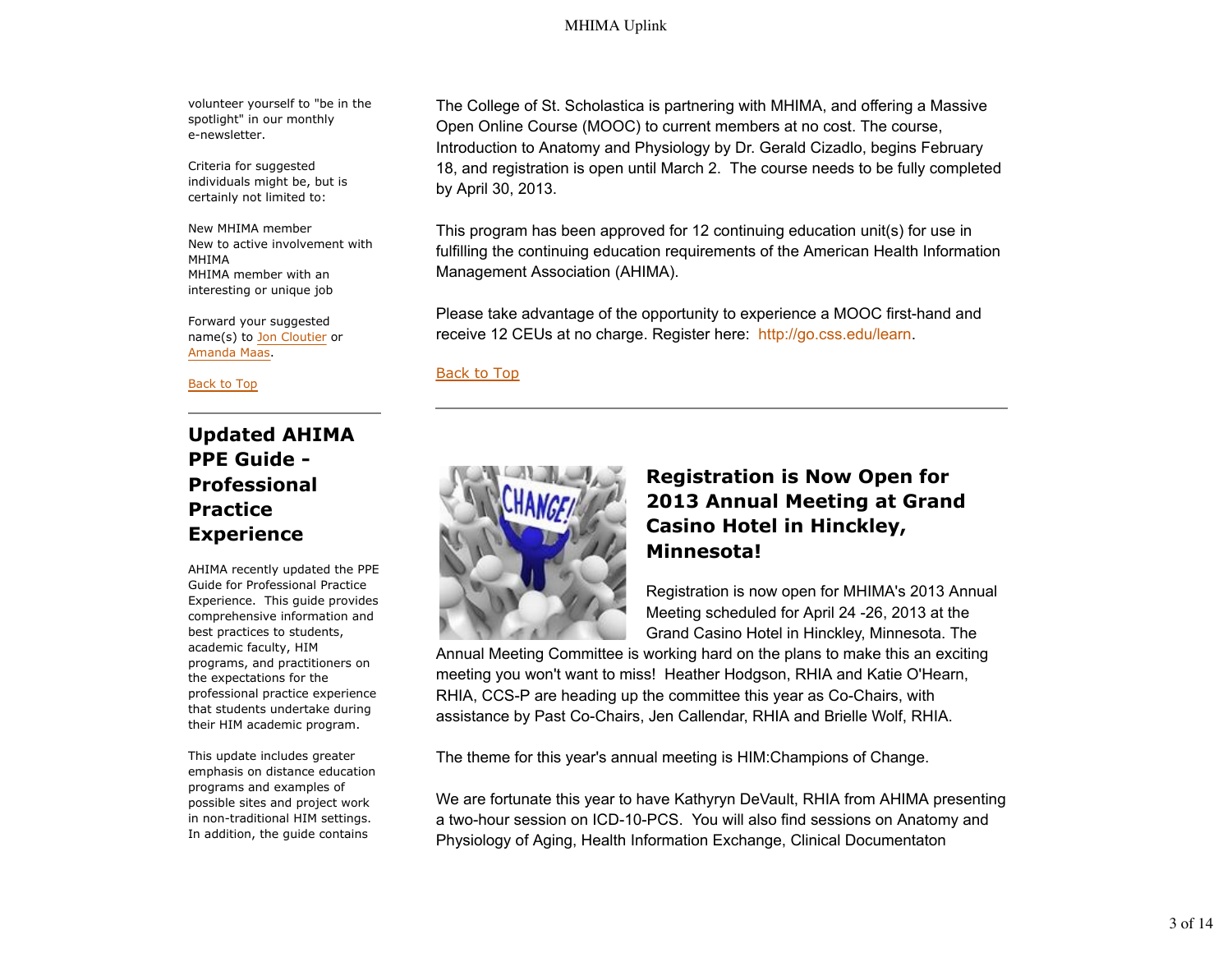information on PPE content and length, the importance of work behaviors, and student feedback and advocacy projects.

If you are interested in hosting a student in a professional practice experience, or want to learn more about the HIM education process or access the PPE guide on our MHIMA website, click here.

#### Back to Top

### **Staying Connected with MHIMA**

Want to stay connected with MHIMA? Be sure your AHIMA profile information is up-todate.

When is the last time you reviewed the information in your AHIMA profile? Have you changed positions? Do you have a new email address? Have you recently moved? MHIMA depends on the member information in your AHIMA profile on a regular basis, including how we communciate with you.

Take a couple of minutes today and visit the AHIMA website, log in with your seven-digit AHIMA member number and your last name, and click on "My Profile/Dues Renewal." Review all of the sections and update any old information.

In the section for **Component State Association (CSA) Selections**, may we ask that

Improvement, Long Term and Post Acute Care and HIT in Minnesota, Transitioning to Enterprise Information Management, Disaster Planning in the Wake of the 2012 Flood in Duluth, MN, Personal Health Records, Real Time Access to Patient Records, Meaningful Use Stage 2, Release of Information in an Electronic World.

### Click here for Online Registration.

Click here for Printable Registration Form.

### Click here for Program of Events

If you register before April 5, you will take advantage of significant early discount rates. You can earn up to 15 CEUs by attending all three days. Don't wait- register now!

# SILENT AUCTION ACTION NEEDED!

**Silent Auction Gifts Needed!** The Silent Auction supports our MHIMA Merit Scholarship Fund at the AHIMA Foundation. We need your donations and request that you contact us early with your information about your planned gift. Suggested gifts include jewelry, event tickets, gift baskets, artwork, unique apparel, books, games, movies, etc.

**Please send us a photo of your planned gift** so we can advertise Silent Auction items in advance this year. To download the **Silent Auction Gift Form**,

Click Here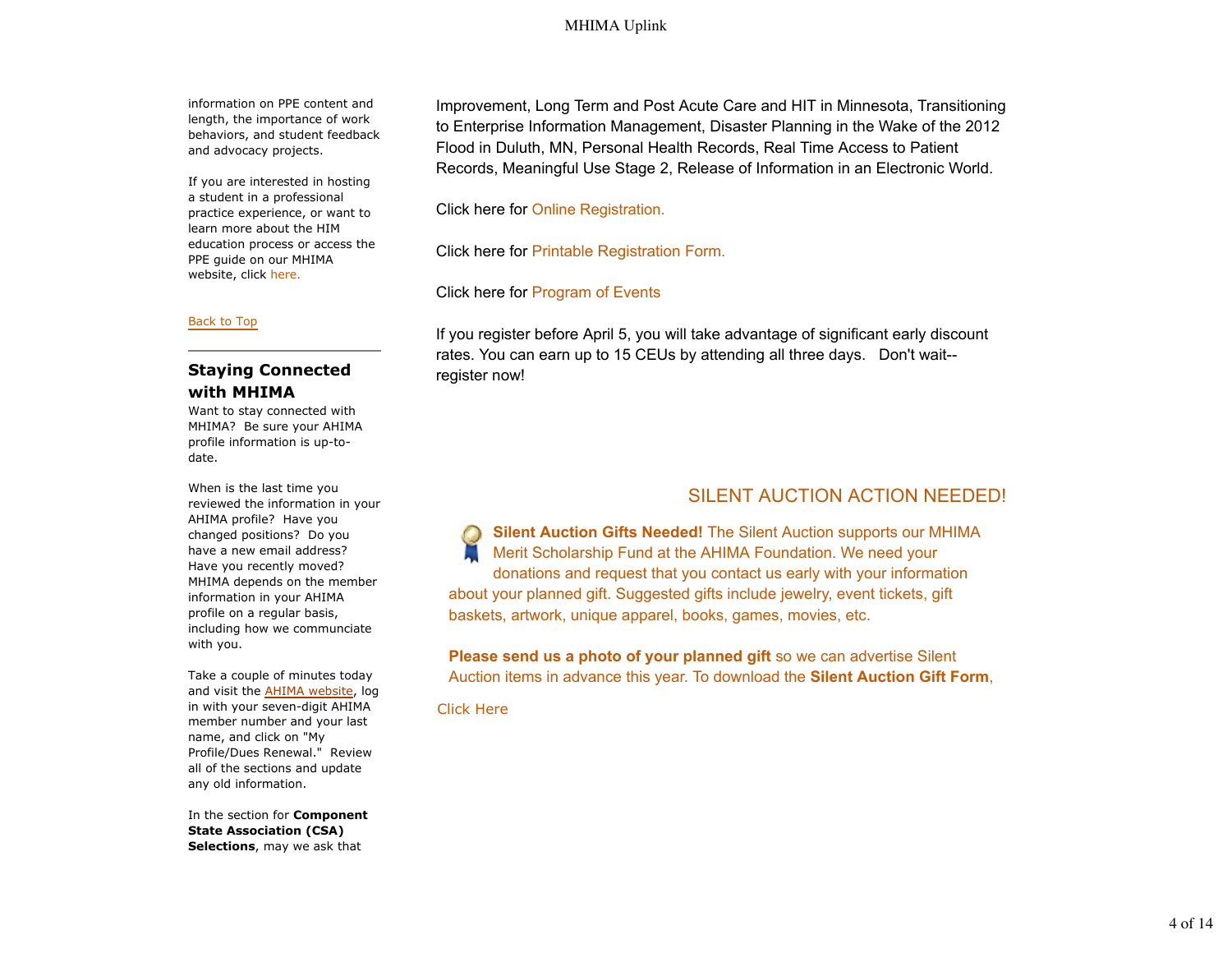you check "YES" to select e-mails about products and services and "yes" to Postal Mailings. "CSA" stands for the state that you want to be associated with as an AHIMA member. MHIMA uses email as our primary method of communication, and occasionally land mail. If you check "no" in either of these options, you don't receive either type of communication from MHIMA.

Remind your colleagues to update their profile as well.

Back to Top

### **MHIMA Job Bank**

Are you seeking a job? Are you an employer looking for a potential employee? Is your facility looking for someone with a skill set of MHIMA members?

Be sure to check out the MHIMA Job Bank Network on our website, which continues to be very popular. New positions are posted on a regular basis. On the Job Bank page, you'll find information about registering as a "job seeker" or as an "employer." Check us out often!

**Job Seekers:** There is no fee to register.

**Employers:** Job posting fees are very reasonable and position postings are open to everyone visiting our Job Bank as a job seeker. E-blasts of job

### Back to Top

# **2013 MHIMA Student Scholarships**

MHIMA is pleased to once again remind our eligible students of our 2013 MHIMA Scholarship. This scholarship is based on merit and not on financial need.

Who is eligible to apply for a scholarship? A Minnesota resident, or an AHIMA member with Minnesota designated as their state, who is enrolled in an in-state or out-of-state HIM program. Applicants must have completed 50% of one of the following:

- Accredited health information technology or health information management program
- Graduate program related to HIM in a college or university accredited by a nationally recognized accrediting agency
- Coding certificate program
- AHIMA coding basics interactive campus program

All applicants must have a cumulative GPA of 3.0 (out of 4.0), and must be a member of AHIMA

The application process includes:

- Completing the MHIMA Scholarship application document
- Providing a letter of recommendation from a faculty advisor, faculty member or mentor
- Providing verification from your Program Director that you are in your last year and are expected to graduate
- Providing a written essay of between 300-700 words under the title: "How I Will Use This Degree to Advance the HIM Profession"
- Providing an official school grade transcript that indicates your cumulative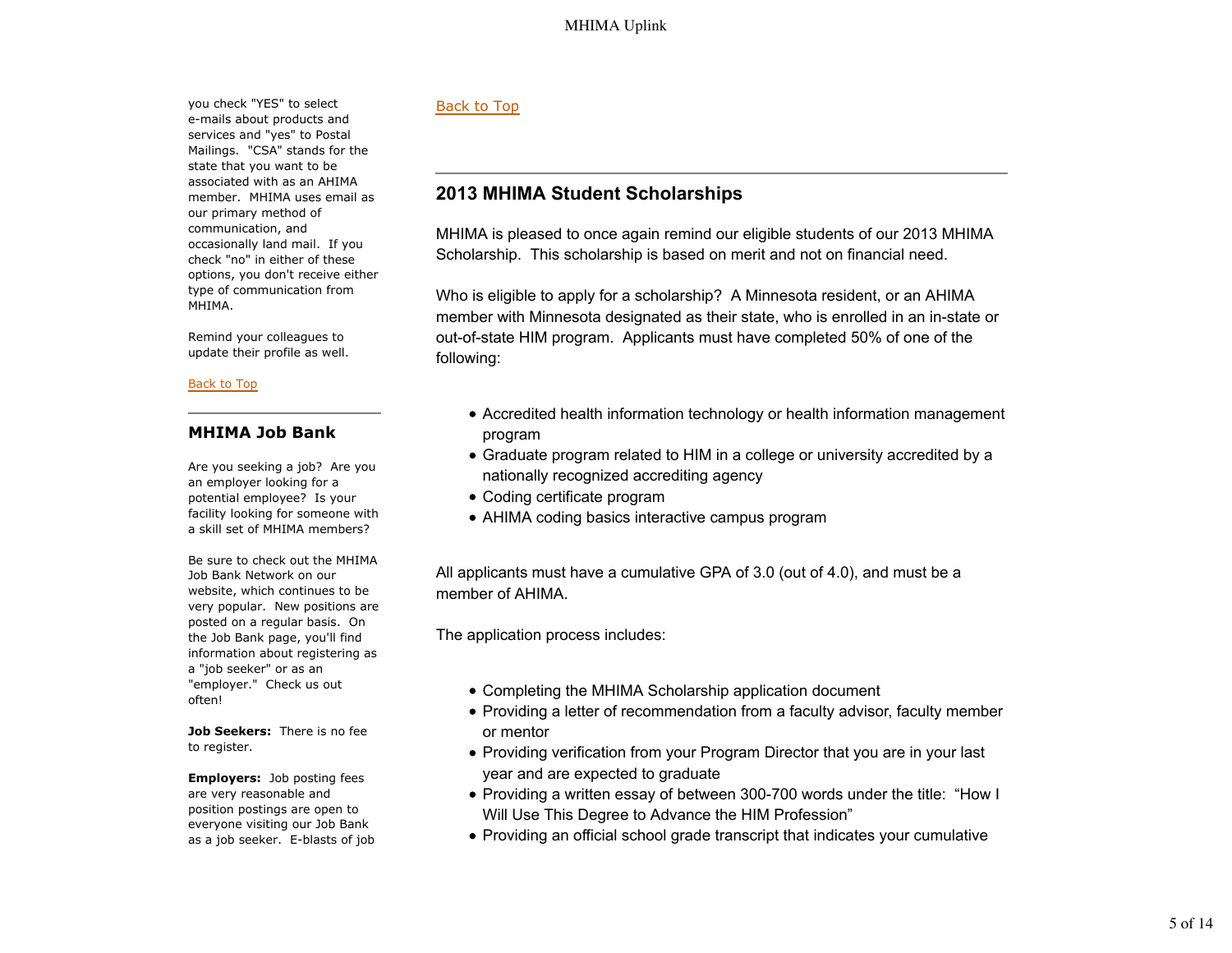announcements are available for purchase and reach a targeted audience of MHIMA members who receive emails.

Click here to visit the MHIMA Job Bank.

Back to Top

## **Stay Up-to-Date with MN e-Health**

If you aren't receiving the weekly electronic MN e-Health Update newsletter, consider signing up for it. This publication, from the MN Department of Health, keeps you current with issues related to e-health, including HITECH, Meaningful Use, Privacy & Security and others. You'll also find links to e-Health resources available for your use. To subscribe, click here.

#### Back to Top

### **MHIMA Promotional Items**

We have discounted the prices on our MHIMA logo navy crewneck sweatshirt and our navy button down shirt. A limited quantity of these items are available to purchase by visiting our MHIMA Store on our website to order. We also have a limited quantity of our MHIMA Coffee Mugs with Spoon which could be great collector's items some day! Our MHIMA logo items make a great gift for GPA

You can find links to all of the scholarship application documents from our website Scholarship page: http://www.mnhima.org/aboutus/aboutus8.html. Program Directors from all of our Minnesota HIT/HIM programs have received information about our Scholarship program as well.

The exact amounts of the scholarship awards depend on yearly contributions to our MHIMA Scholarship Fund; however, past awards have been between \$500 and \$1500.

Scholarship winners will be announced in April 2013, and the scholarships will be recognized at our MHIMA Annual Meeting on April 25, 2013, at Grand Casino Hinckley Hotel and Convention Center, Hinckley, Minnesota. The person being awarded the scholarship will be eligible to attend our Annual Meeting on Thursday, April 25, 2013, at no cost. (MHIMA will not reimburse for any associated expenses to attend the meeting, such as hotel, meals, or travel.) The actual scholarship checks will be forwarded to the winners from the AHIMA Foundation, which holds our MHIMA Student Merit Scholarship Fund dollars. Winning essays will be published in the June issue of MHIMA's electronic newsletter, *Uplink*.

All application materials must be received on or before February 28, 2013. No applications will be considered after this date.

If you are eligible to apply for a scholarship, we encourage you to consider this opportunity.

Best regards,

Jean MacDonell, RHIA 2013 MHIMA Scholarship Program Chairperson

Back to Top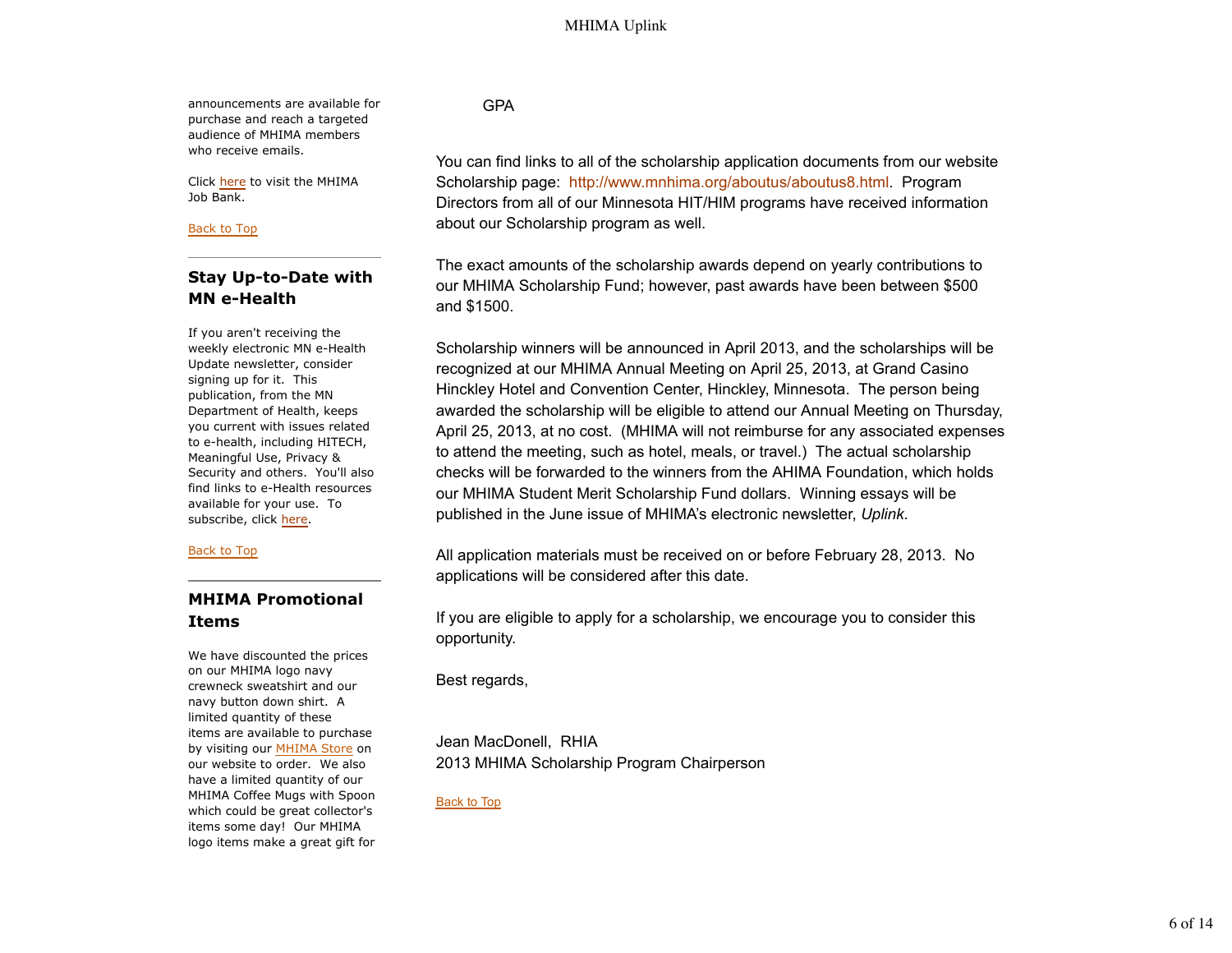yourself or a colleague, or to honor someone's achievement. Hurry while quantities are still available!

Back to Top

# **Volunteers Needed for Annual Meeting Student Mentor Panel**

Interested in being a mentor for students at our annual meeting? We need at least 3 more volunteers (supervisors, managers, or directors) to sit at our student mentor panel (of 5) on Friday April 26<sup>th</sup> from 11:30-12:30.

It will be a place for students to interact and network with professionals in the field in a more personal setting. Students will have an opportunity to ask any questions they have about the HIM career field.

If you are interested, please contact Heather or Katie,

HHodgson@bigforkvalley.org or Kathryn.S.Ohearn@healthpartners.com

### Back to Top

**The MHIMA Member in the Spotlight for February is Lorna Clodfelder, RHIT** 

**Title: Operations Supervisor Allina Health**

I am the Supervisor for Allina Home and Community Services (AHCS). The services provided at AHCS are Home Care, Hospice, Palliative,



Lorna Clodfelder, RHIT

Senior Care Transitions, and Advanced Care Planning. My duties at AHCS are unique since we do not physically have patients at the facility. I am based at the St. Paul location and our site manages all the orders electronically and by fax since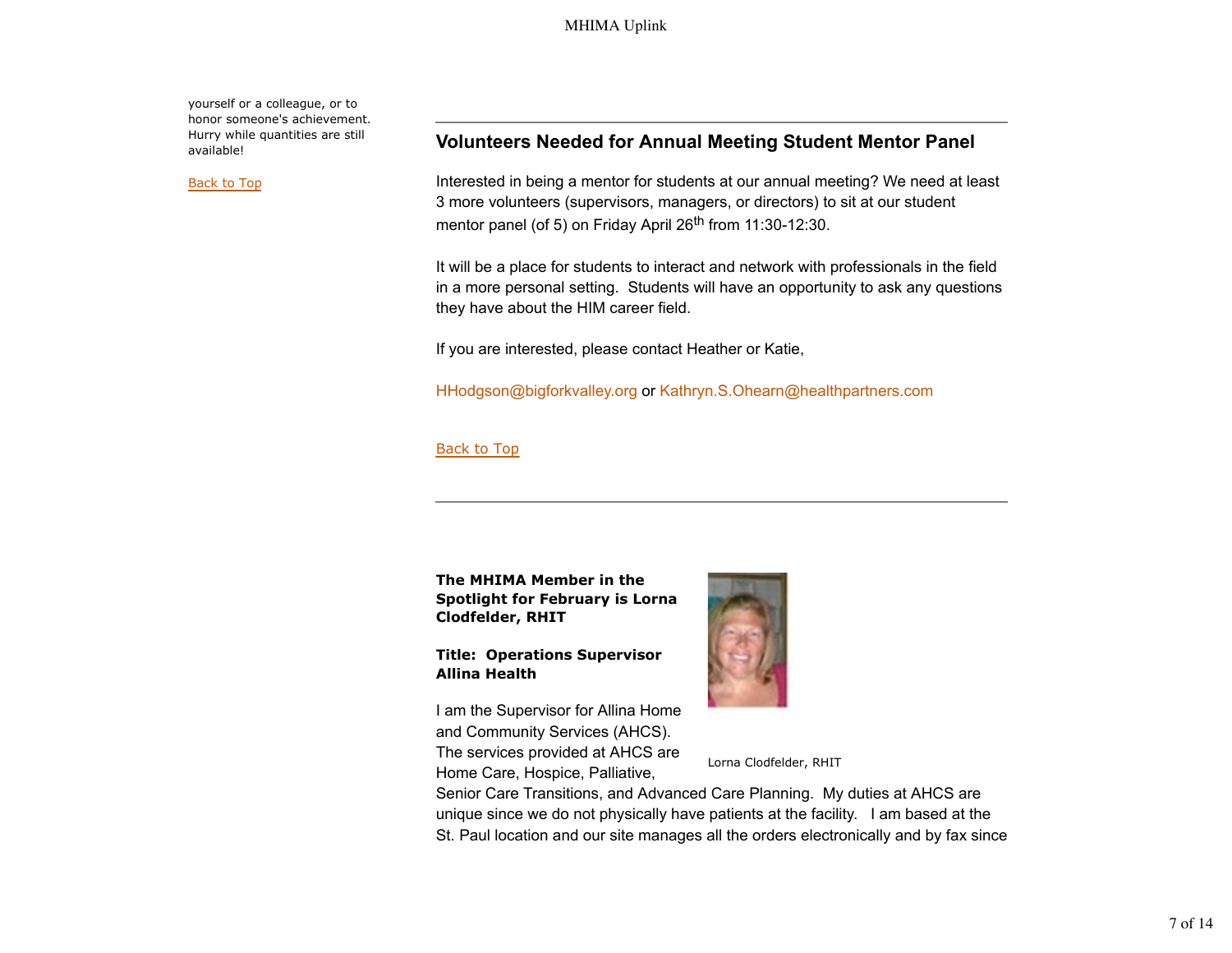not all physicians are with our company. The sites include; New Ulm, Owatonna and Hutchinson/Glencoe. We work out of our billing queue if orders are not signed timely and follow up often with providers that have not signed orders. I correspond with the other sites often and do site visits a few times in the year. We work closely with Compliance and the Clinician to ensure the best patient care is achieved. I also meet a few times a month with Home Care and Hospice leadership to stay current on changes, answer questions or work through work flow processes that affect the care of the patient. Our team processes all the release of information requests. This is time consuming since many of our patients are transferred to Nursing Homes or Assisted Living and they request continuing care information about the patient. We work with State and Federal agencies to make sure they have the correct documentation for Medicare and Medical Assistance patients and fax needed information to them often. Another unique job that HIM does at AHCS is the scanning of consents. Upon admission clinicians will visit the patient at their home and the patient signs all the necessary forms to care for the patient. The clinician brings that paperwork back to the office so our team can scan in the consents required at Allina. We track these consents to make sure they are completed. We are currently working out of three systems since Hospice has not transitioned to Excellian. I also handle any privacy and security issues and make sure we are HIPAA compliant. I serve on many committees within Allina so I can bring forth ideas and take back information to my team.

I have attended Vermillion Community College and more recently Rasmussen College. I have worked within Allina since 2005; started in Mercy HIM Department with Inpatient Assembly and Deficiency and was fortunate to have good trainers and leaders. I had no previous experience in the medical field so I felt like I had a ton to learn about the process. I found health information to be fascinating with so many different avenues that a person can go into. I also like all the changes. It keeps me on my toes and I enjoy figuring out the best scenario all the time without it becoming repetitious. I really enjoyed the implementation of Excellian and have gone and helped at other sites during their go-lives, either to help or as part of my job. Over the years I have worked my way up in the organization, moving around from the hospital, to archival scanning, to my current role. I do enjoy learning all that I can about the organization and understanding all the ins and outs of Health Information Management. I now have my RHIT and have gone back to school in October to work towards my Health Information Management Degree.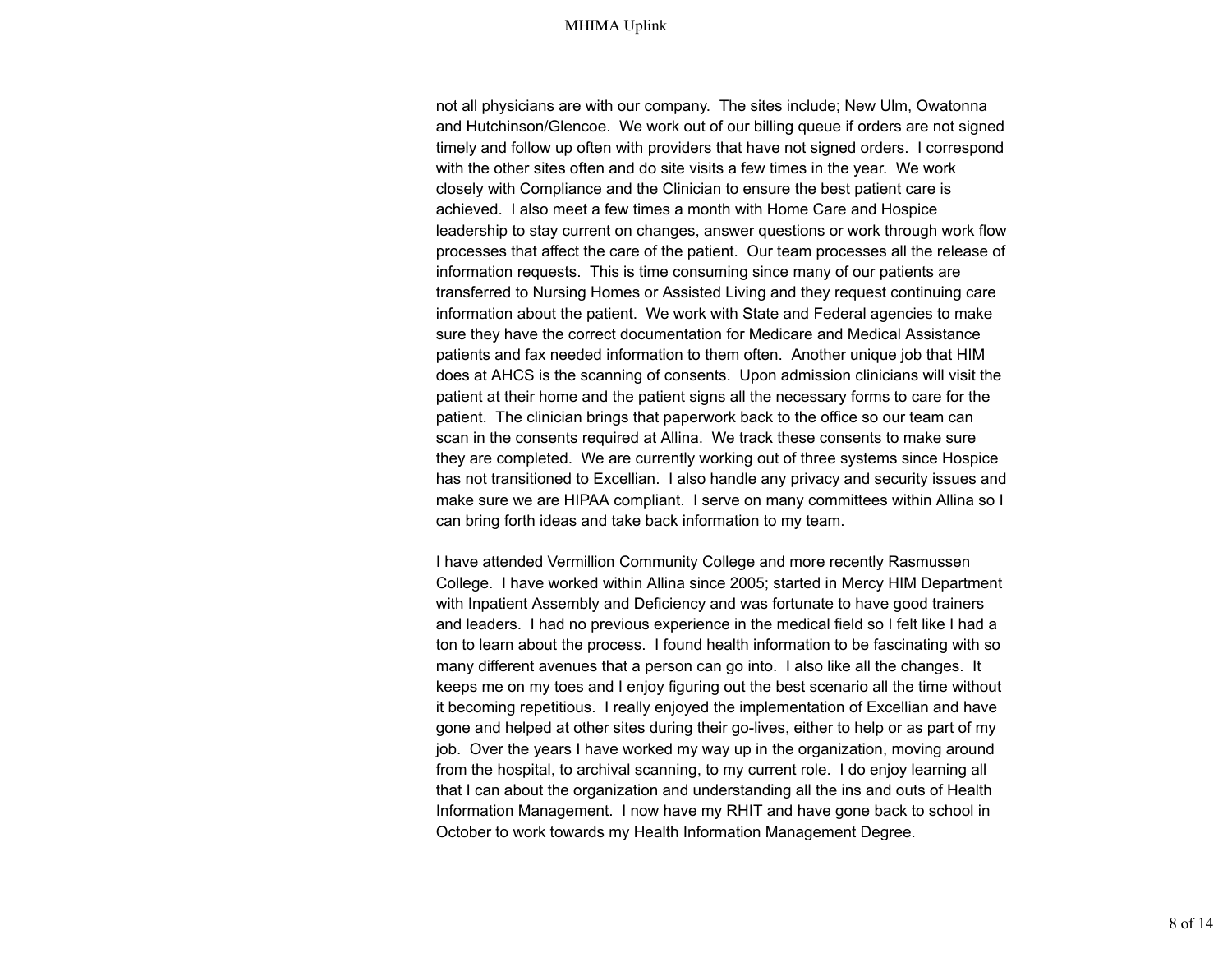I like the connections that are available by being a part of MHIMA. I also enjoy being able to stay current with my credentials and participate in the activities that are constantly happening in our field. This past year I attended the Annual Meeting and asked if I could be a part of the Marketing and Communications Committee. Now I am a co-chair for this committee and like being involved in a growing organization. Our committee has been working with the Board and the chairs for the next Annual Meeting and it never ceases to be interesting to me. We have meetings with our committee members to discuss ideas or projects coming up to better serve our members. I believe MHIMA and AHIMA do a great job keeping our field in the know with all the changes that we see every day.

I am from up north, the Aitkin area, so I do like to go home as often as I can. I do enjoy being around my family and friends. I like to watch the Vikings and attend Twins games; I love the new stadium especially when it is not raining or 100 degrees! I enjoy concerts of all kinds and go to Moondance Jam in Walker, MN to listen to the "oldies" music and see my friends from up north. I like to stay active and do different activities. As long as I am having fun I will do just about anything. I usually like to read a wide variety of books but right now being in school they are academically chosen. And a good movie is never denied.

#### **Back to Top**

### **MHIMA Is on Facebook!**

Please check out the new MHIMA page on Facebook! To find the MHIMA page, search for MN Health Information Management. Click "Like" to start receiving our MHIMA page updates!

We are looking to use this tool as another way to communicate to our members. So far, the following items have been added to the page:

Calendar of Events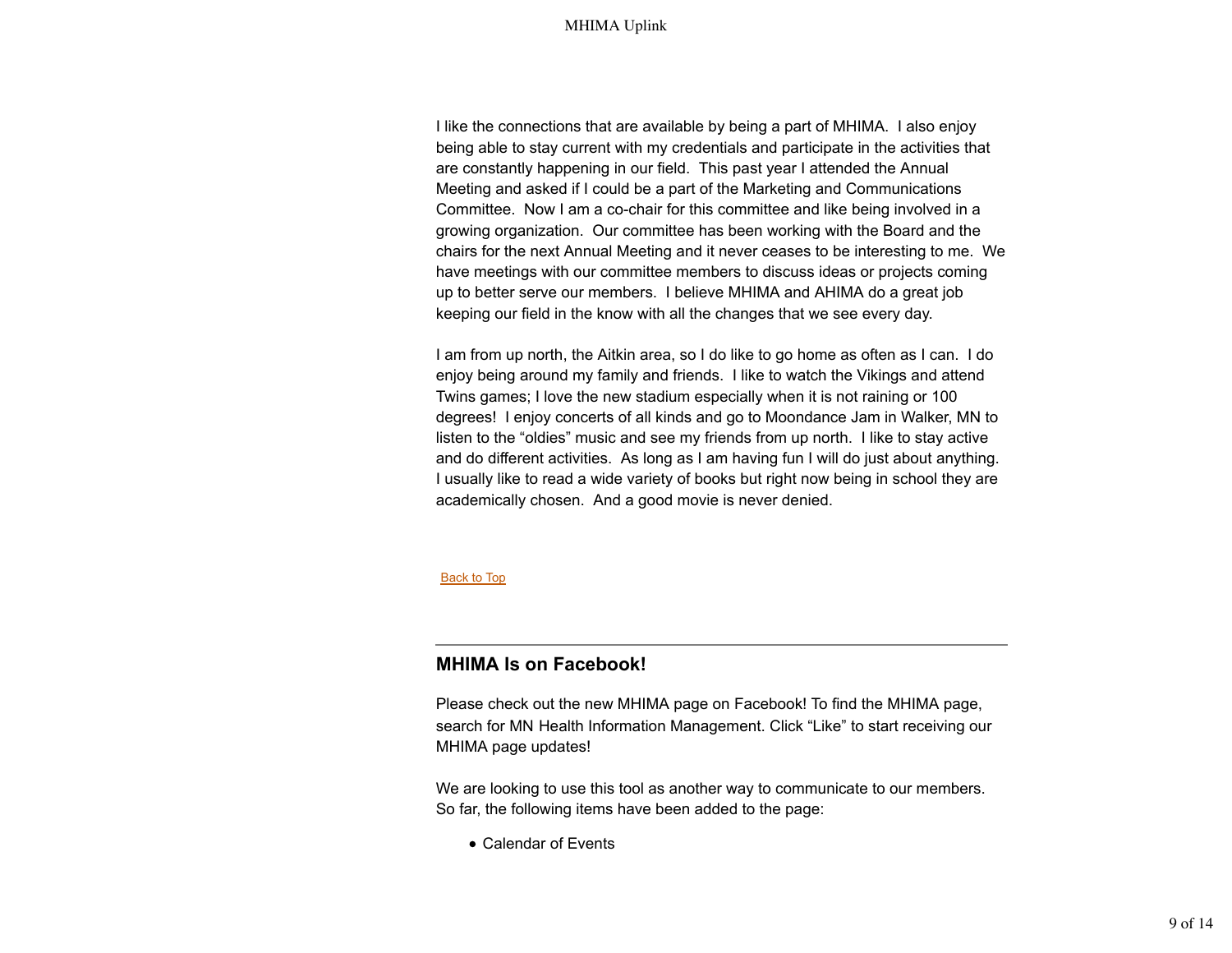- Notes/Member Spotlights
- Pictures
- Uplink Article Reminders

The Marketing & Communications Committee is continuously adding new information to the page and we are always looking for ideas. If you have any suggestions regarding the Facebook page, please email marketingcommunications@mnhima.org or send us a message using Facebook!

Sincerely, Amanda Maas, RHIA, CHPS Marketing & Communications Committee Co-Chair

#### Back to Top

# **2013 Election for Board of Directors**

The MHIMA Nominating Committee has created a ballot for the following 2013 MHIMA Board Positions:

- President-Elect (3 year term)
- Secretary (1 year term)
- Treasurer (2 year term)
- Two (2) Delegate Directors (2 year term)

The election occurs in March and the elected positions take office on July 1, 2013.

Please watch for more information on the election. Your vote counts!

#### Back to Top

**ATTN: ALL MHIMA Members - Copy Fee Legislation Introduced**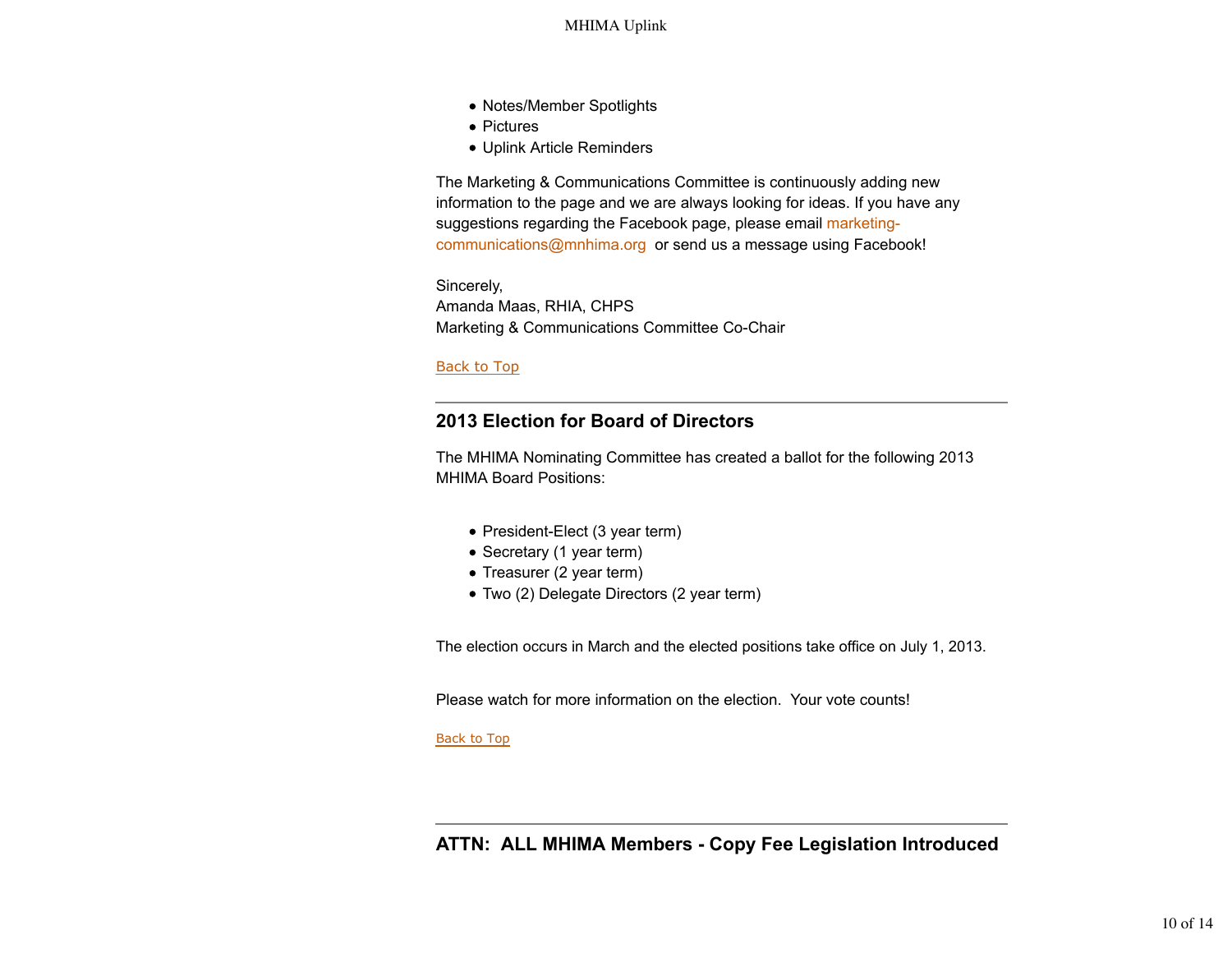### **- S.F. 44 and H. F. 427**

On January 17, 2013, Senate File #44 was introduced to cut the copy fee and retrieval charges allowed in Minnesota. The proposed changes would **cut the per page fee to \$.10 per page and cut the retrieval fee to \$10.00**. In addition, current law allowed these rates to be adjusted annually based on the Consumer Price Index. **The annual adjustment language is proposed to be removed, so no annual increases would occur**. This bill has 2 authors and has been referred to the Health, Human Services, and Housing Committee.

On February 8, 2013, a Companion Bill, (House File #427) was introduced into the House of Representatives, which included the same language as the Senate File. This bill has 20 authors and has been referred to the Health and Human Services Policy Committee.

**\*\* Updated\*\*** This House File has been put on the Committee Agenda to be discussed on Tuesday, February 19<sup>th</sup>. At this time, Steph Luthi-Terry and I are anticipating testifying before the Committee.

Link to Senate File #44 and House File #427: https://www.revisor.mn.gov/bills /bill.php?b=Senate&f=SF0044&ssn=0&y=2013

MHIMA is asking that all members contact their legislatures to inform them of our opposition to these Bills.

Please contact Sue Jensen, RHIT Legislative/Advocacy KFA for additional information or if you have any questions at sue@divinehouse.org.

Back to Top

# **MHIMA Legal Manual Committee Requests Your Input/Feedback**

HOW HAS THE LEGAL REFERENCE MANUAL ADDED VALUE TO YOUR ORGANIZATION?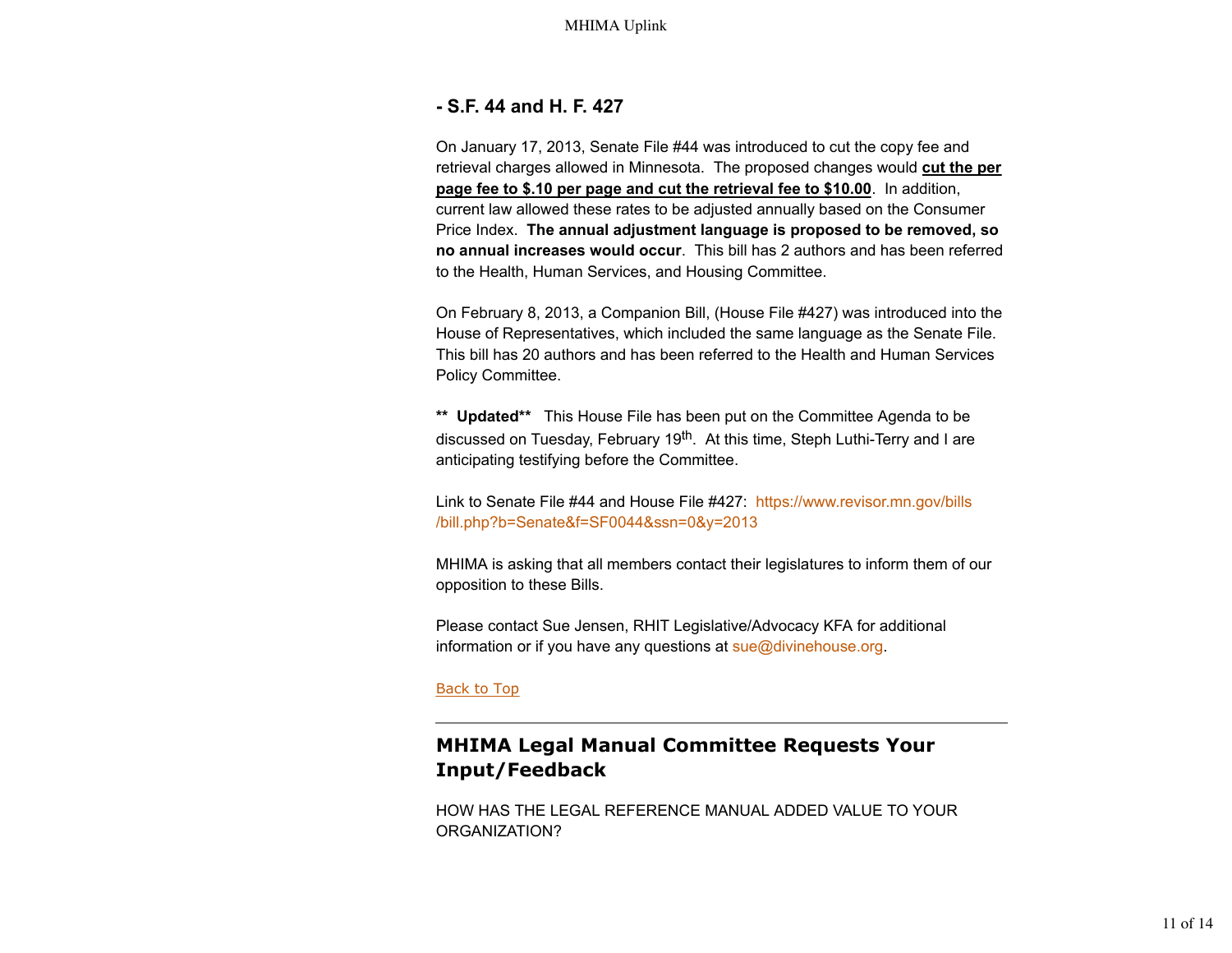At the annual meeting this year, the MHIMA Legal Reference Manual Review Committee will be giving an educational session on how the MHIMA Legal Reference Manual adds value to an organization. We have a list going of real-life examples but know there are more out there.

MHIMA is asking for real-life examples that show how the MHIMA Legal Reference Manual has been valuable to HIM professionals and their organizations.

Please email your testimonies to Andrea Heikkinen, Co-Chair of the MHIMA Legal Reference Manual Committee at andrea.heikkinen@yahoo.com .

## **Coming Soon: ICD-10-PCS Flashcards Go Mobile**

A mobile version of AHIMA's educational ICD-10-PCS Flashcards will be available soon for Apple devices and the Android phone, demonstrating the power of technology to transform learning, energize coding communities, and inspire innovative learning and thinking. The first step in mastering ICD-10-PCS is to become familiar with the terminology, structure, and format of the new code set. The app covers 31 medical and surgical root operations and the seven approaches, along with 16 cards that illustrate the character values of each of the of ICD-10-PCS sections, and will allow coding professionals to master ICD-10-PCS principles directly from an Android phone, Apple iPhone, iPad, or iPod Touch.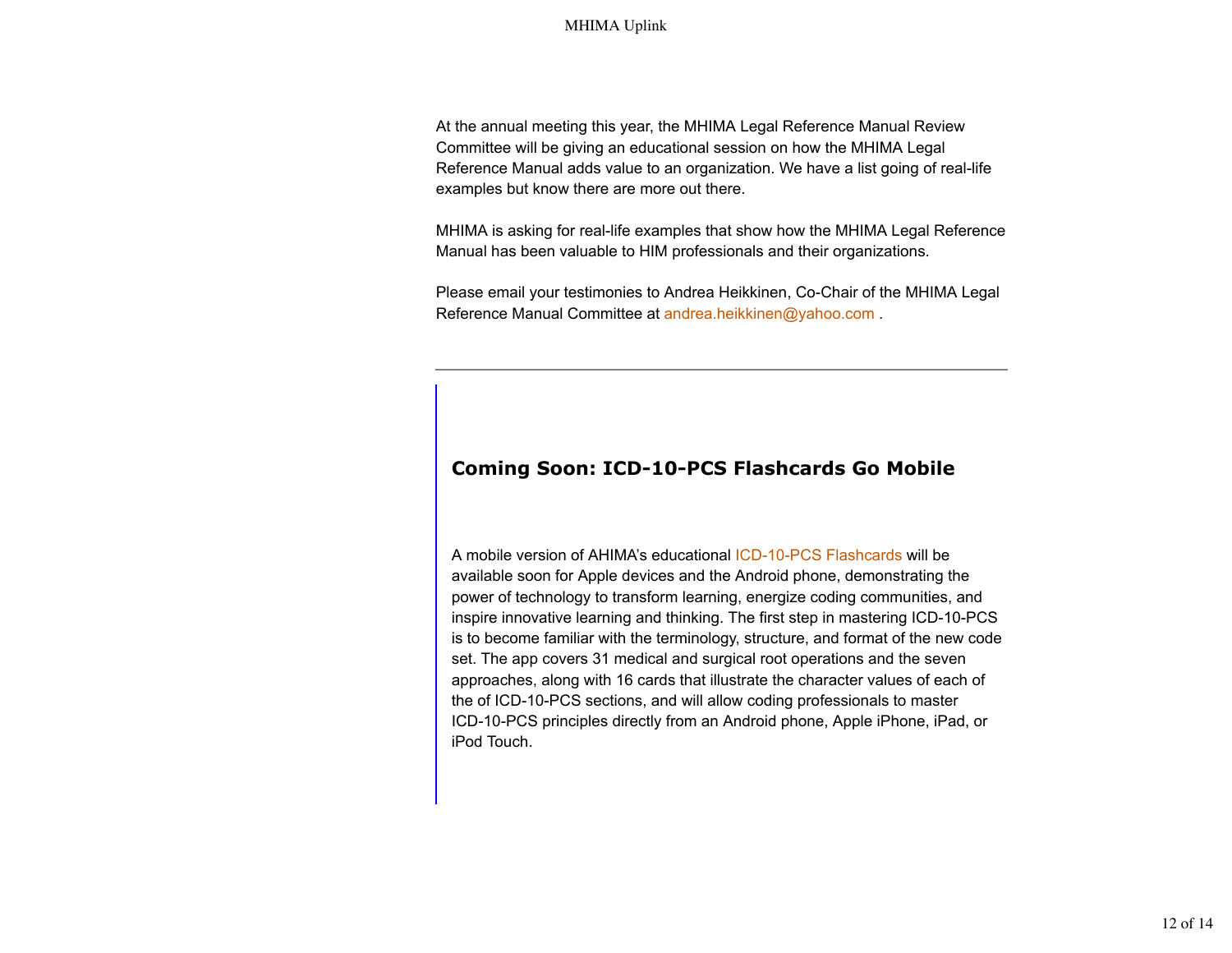#### Back to Top

# **Updated Maximum Charges for Patient Records**

The Minnesota Department of Health has published the **Maximum Charges for Patient Records** February 2012, confirming the annual determination of maximium charges for patient records. When section 144.292 of the Minnesota Statutes applies, the maximium charges for 2012 are \$1.27 per page for copy charges and \$16.82 for retrieval fees.

You can obtain a copy of the February 2012 document by clicking here.

Back to Top

## **MHIMA 2011 Legal Reference Manual**

Do you have legal HIM questions? Do you wish there was a convenient reference you could have on your desk to answer many of them? The 2011 MN Legal Reference Manual on CD is ready to help you and is available for purchase!

The manual is a great resource for everyone in the field of HIM, regardless of your work setting. It pertains to all areas of HIM. Various chapters include topics such as health care records, record retention and storage, reporting requirements, legal proceedings and requests, disclosure of health information and patient access, consents, behavioral health records, long term care records, home care and hospice records, ambulatory care records, risk management, HIPAA, research, and medical identity theft. Feel confident in your research and decision making using MHIMA's MN Legal Reference Manual.

The co-chairs of our MN Legal Reference Manual committee are Andrea Heikkinen, RHIA, and Susan Schanno-Foss, RHIT. Email questions pertaining to the Manual or suggestions for improvements in the next edition (coming in 2013) to both Andrea and Susan.